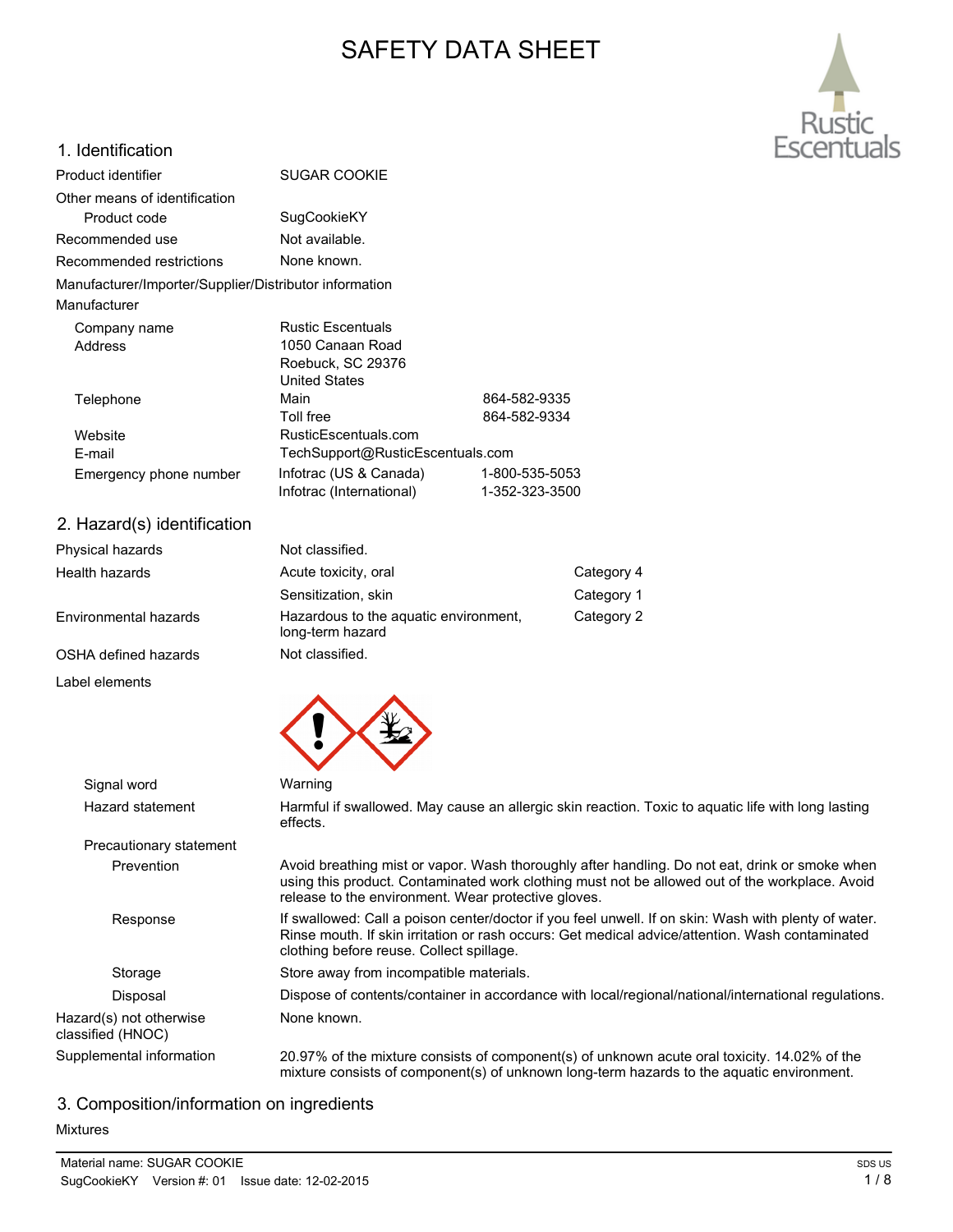| Chemical name                            | CAS number    | %            |
|------------------------------------------|---------------|--------------|
| Benzyl benzoate.                         | 120-51-4      | $40 - 50*$   |
| Methyl hydrogenated rosinate             | 8050-15-5     | $20 - 530*$  |
| Ethyl vanillin                           | 121-32-4      | $10 - 520*$  |
| Cinnamaldehyde.                          | 104-55-2      | $5 - 10*$    |
| Coumarin.                                | $91 - 64 - 5$ | $3 - 5$      |
| Diacetyl                                 | 431-03-8      | $< 1$ *      |
| Benzaldehyde                             | 100-52-7      | $< 0.1*$     |
| Other components below reportable levels |               | $5 - 5 = 10$ |

\*Designates that a specific chemical identity and/or percentage of composition has been withheld as a trade secret.

#### 4. First-aid measures Inhalation Move to fresh air. Call a physician if symptoms develop or persist. Remove contaminated clothing immediately and wash skin with soap and water. In case of eczema or other skin disorders: Seek medical attention and take along these instructions. Skin contact Eye contact **Rinse with water. Get medical attention if irritation develops and persists.** Rinse mouth. If vomiting occurs, keep head low so that stomach content doesn't get into the lungs. Get medical advice/attention if you feel unwell. Ingestion Most important May cause an allergic skin reaction. Dermatitis. Rash. symptoms/effects, acute and delayed Provide general supportive measures and treat symptomatically. Keep victim warm. Keep victim under observation. Symptoms may be delayed. Indication of immediate medical attention and special treatment needed Ensure that medical personnel are aware of the material(s) involved, and take precautions to protect themselves. Show this safety data sheet to the doctor in attendance. Wash contaminated clothing before reuse. General information 5. Fire-fighting measures Suitable extinguishing media Water fog. Foam. Dry chemical powder. Carbon dioxide (CO2). Unsuitable extinguishing Do not use water jet as an extinguisher, as this will spread the fire. media Specific hazards arising from During fire, gases hazardous to health may be formed. the chemical Special protective equipment Self-contained breathing apparatus and full protective clothing must be worn in case of fire. and precautions for firefighters

Fire fighting **Move containers from fire area if you can do so without risk.** equipment/instructions

Specific methods Use standard firefighting procedures and consider the hazards of other involved materials.

General fire hazards No unusual fire or explosion hazards noted.

## 6. Accidental release measures

Personal precautions, protective equipment and emergency procedures

Methods and materials for containment and cleaning up Keep unnecessary personnel away. Keep people away from and upwind of spill/leak. Wear appropriate protective equipment and clothing during clean-up. Avoid breathing mist or vapor. Do not touch damaged containers or spilled material unless wearing appropriate protective clothing. Ensure adequate ventilation. Local authorities should be advised if significant spillages cannot be contained. For personal protection, see section 8 of the SDS.

Large Spills: Stop the flow of material, if this is without risk. Dike the spilled material, where this is possible. Cover with plastic sheet to prevent spreading. Absorb in vermiculite, dry sand or earth and place into containers. Prevent entry into waterways, sewer, basements or confined areas. Following product recovery, flush area with water.

Small Spills: Wipe up with absorbent material (e.g. cloth, fleece). Clean surface thoroughly to remove residual contamination.

Never return spills to original containers for re-use. For waste disposal, see section 13 of the SDS.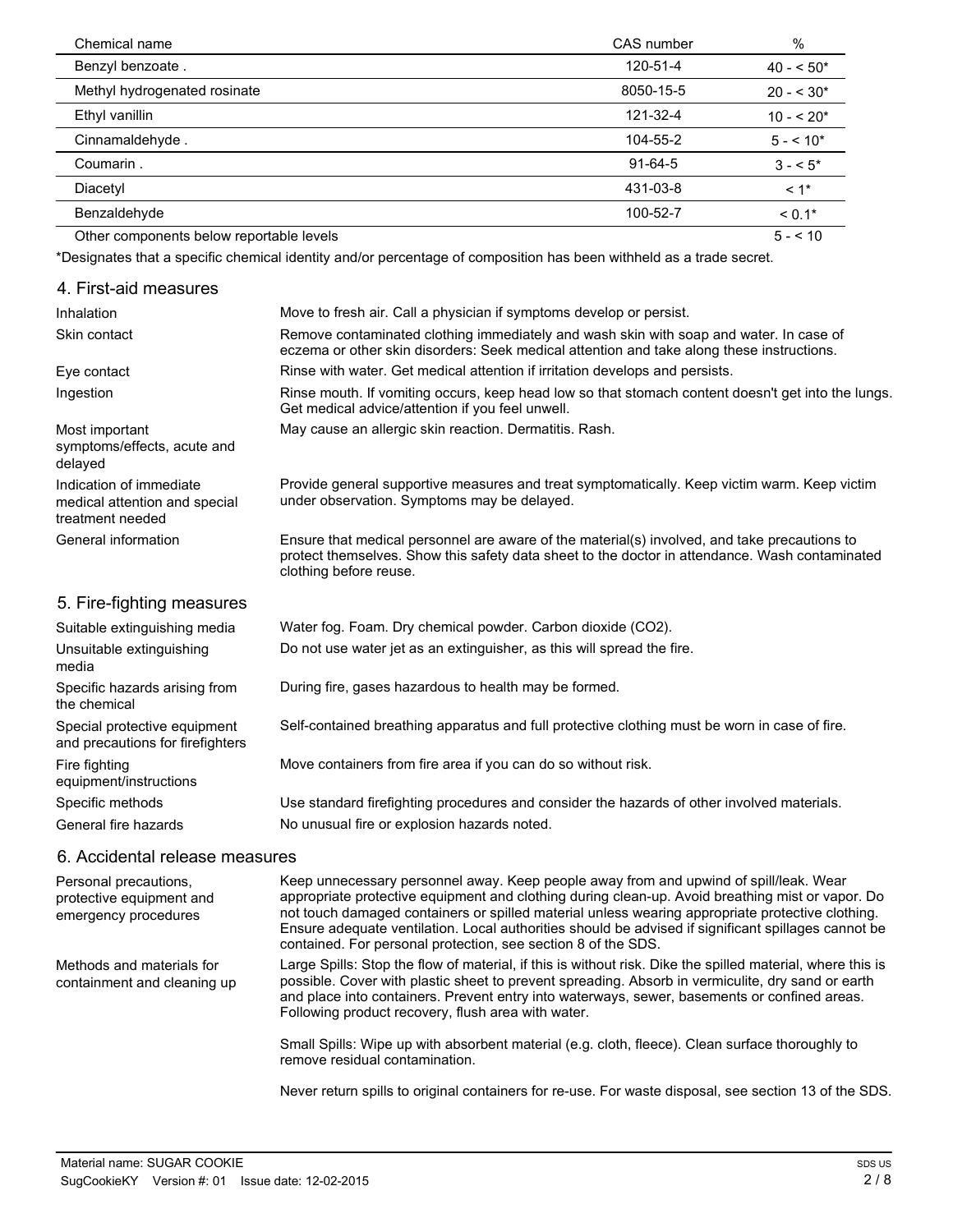Avoid release to the environment. Prevent further leakage or spillage if safe to do so. Avoid discharge into drains, water courses or onto the ground. Inform appropriate managerial or supervisory personnel of all environmental releases.

## 7. Handling and storage

Precautions for safe handling

Provide adequate ventilation. Avoid breathing mist or vapor. Avoid contact with eyes, skin, and clothing. Avoid prolonged exposure. Do not taste or swallow. When using, do not eat, drink or smoke. Wear appropriate personal protective equipment. Wash hands thoroughly after handling. Avoid release to the environment. Observe good industrial hygiene practices.

Store in original tightly closed container. Store away from incompatible materials (see Section 10 of the SDS). Conditions for safe storage, including any incompatibilities

## 8. Exposure controls/personal protection

| Occupational exposure limits        |                                                                                          |                                                                                                                                                                                                                                                                                                                                                                                                        |  |
|-------------------------------------|------------------------------------------------------------------------------------------|--------------------------------------------------------------------------------------------------------------------------------------------------------------------------------------------------------------------------------------------------------------------------------------------------------------------------------------------------------------------------------------------------------|--|
| US. ACGIH Threshold Limit Values    |                                                                                          |                                                                                                                                                                                                                                                                                                                                                                                                        |  |
| Components                          | Type                                                                                     | Value                                                                                                                                                                                                                                                                                                                                                                                                  |  |
| Diacetyl (CAS 431-03-8)             | <b>STEL</b>                                                                              | $0.02$ ppm                                                                                                                                                                                                                                                                                                                                                                                             |  |
|                                     | <b>TWA</b>                                                                               | $0.01$ ppm                                                                                                                                                                                                                                                                                                                                                                                             |  |
|                                     | US. Workplace Environmental Exposure Level (WEEL) Guides                                 |                                                                                                                                                                                                                                                                                                                                                                                                        |  |
| Components                          | Type                                                                                     | Value                                                                                                                                                                                                                                                                                                                                                                                                  |  |
| Benzaldehyde (CAS<br>$100 - 52 - 7$ | <b>STEL</b>                                                                              | 17.4 mg/m3                                                                                                                                                                                                                                                                                                                                                                                             |  |
|                                     |                                                                                          | 4 ppm                                                                                                                                                                                                                                                                                                                                                                                                  |  |
|                                     | <b>TWA</b>                                                                               | 8.7 mg/m3                                                                                                                                                                                                                                                                                                                                                                                              |  |
|                                     |                                                                                          | 2 ppm                                                                                                                                                                                                                                                                                                                                                                                                  |  |
| <b>Biological limit values</b>      | No biological exposure limits noted for the ingredient(s).                               |                                                                                                                                                                                                                                                                                                                                                                                                        |  |
| Appropriate engineering<br>controls |                                                                                          | Good general ventilation (typically 10 air changes per hour) should be used. Ventilation rates<br>should be matched to conditions. If applicable, use process enclosures, local exhaust ventilation,<br>or other engineering controls to maintain airborne levels below recommended exposure limits. If<br>exposure limits have not been established, maintain airborne levels to an acceptable level. |  |
|                                     | Individual protection measures, such as personal protective equipment                    |                                                                                                                                                                                                                                                                                                                                                                                                        |  |
| Eye/face protection                 |                                                                                          | Face shield is recommended. Wear safety glasses with side shields (or goggles).                                                                                                                                                                                                                                                                                                                        |  |
| Skin protection                     |                                                                                          |                                                                                                                                                                                                                                                                                                                                                                                                        |  |
| Hand protection                     | supplier.                                                                                | Wear appropriate chemical resistant gloves. Suitable gloves can be recommended by the glove                                                                                                                                                                                                                                                                                                            |  |
| Other                               | Wear appropriate chemical resistant clothing. Use of an impervious apron is recommended. |                                                                                                                                                                                                                                                                                                                                                                                                        |  |
| Respiratory protection              |                                                                                          | In case of insufficient ventilation, wear suitable respiratory equipment.                                                                                                                                                                                                                                                                                                                              |  |
| Thermal hazards                     | Wear appropriate thermal protective clothing, when necessary.                            |                                                                                                                                                                                                                                                                                                                                                                                                        |  |
| General hygiene<br>considerations   | should not be allowed out of the workplace.                                              | Keep away from food and drink. Always observe good personal hygiene measures, such as<br>washing after handling the material and before eating, drinking, and/or smoking. Routinely wash<br>work clothing and protective equipment to remove contaminants. Contaminated work clothing                                                                                                                  |  |

## 9. Physical and chemical properties

| Appearance                                 | Medium to Golden Yellow         |
|--------------------------------------------|---------------------------------|
| Physical state                             | Liquid.                         |
| Form                                       | Liquid.                         |
| Color                                      | Not available.                  |
| Odor                                       | Characteristic of Name          |
| Odor threshold                             | Not available.                  |
| рH                                         | Not available.                  |
| Melting point/freezing point               | 86.55 °F (30.31 °C) estimated   |
| Initial boiling point and boiling<br>range | 577.23 °F (302.91 °C) estimated |
| Flash point                                | $>$ 212.0 °F ( $>$ 100.0 °C)    |
| Evaporation rate                           | Not available.                  |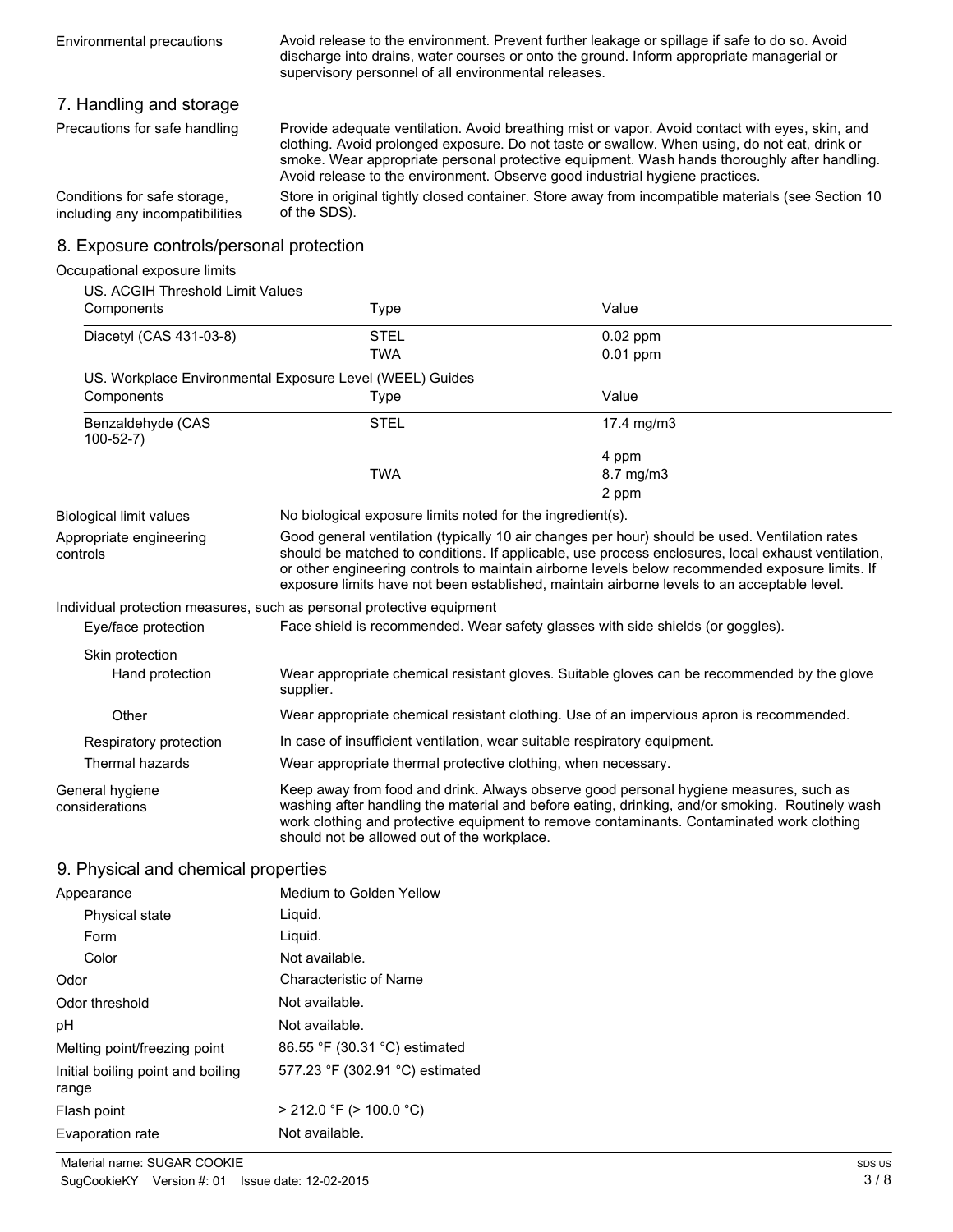| Flammability (solid, gas)                         | Not applicable.                                                                               |
|---------------------------------------------------|-----------------------------------------------------------------------------------------------|
| Upper/lower flammability or explosive limits      |                                                                                               |
| Flammability limit - lower<br>(%)                 | Not available.                                                                                |
| Flammability limit - upper<br>(% )                | Not available.                                                                                |
| Explosive limit - lower (%)                       | Not available.                                                                                |
| Explosive limit - upper (%)                       | Not available.                                                                                |
| Vapor pressure                                    | 0.007 hPa estimated                                                                           |
| Vapor density                                     | Not available.                                                                                |
| Relative density                                  | Not available.                                                                                |
| Solubility(ies)                                   |                                                                                               |
| Solubility (water)                                | <b>NO</b>                                                                                     |
| <b>Partition coefficient</b><br>(n-octanol/water) | Not available.                                                                                |
| Auto-ignition temperature                         | 896 °F (480 °C) estimated                                                                     |
| Decomposition temperature                         | Not available.                                                                                |
| Viscosity                                         | Not available.                                                                                |
| Other information                                 |                                                                                               |
| Density                                           | 9.11 lbs/gal estimated                                                                        |
| <b>Explosive properties</b>                       | Not explosive.                                                                                |
| Oxidizing properties                              | Not oxidizing.                                                                                |
| Refractive index                                  | 1.5521 - 1.5571                                                                               |
| Specific gravity                                  | 1.089 - 1.129                                                                                 |
| 10. Stability and reactivity                      |                                                                                               |
| Reactivity                                        | The product is stable and non-reactive under normal conditions of use, storage and transport. |
| Chemical stability                                | Material is stable under normal conditions.                                                   |
| Possibility of hazardous<br>reactions             | No dangerous reaction known under conditions of normal use.                                   |
| Conditions to avoid                               | Contact with incompatible materials.                                                          |
| Incompatible materials                            | Strong oxidizing agents.                                                                      |

# 11. Toxicological information

products

## Information on likely routes of exposure

| Inhalation                                                                         | Prolonged inhalation may be harmful.                       |
|------------------------------------------------------------------------------------|------------------------------------------------------------|
| Skin contact                                                                       | May cause an allergic skin reaction.                       |
| Eye contact                                                                        | Direct contact with eyes may cause temporary irritation.   |
| Ingestion                                                                          | Harmful if swallowed.                                      |
| Symptoms related to the<br>physical, chemical and<br>toxicological characteristics | May cause an allergic skin reaction. Dermatitis. Rash.     |
| Information on toxicological effects                                               |                                                            |
| Acute toxicity                                                                     | Harmful if swallowed. May cause an allergic skin reaction. |
| Skin corrosion/irritation                                                          | Prolonged skin contact may cause temporary irritation.     |
| Serious eye damage/eye<br>irritation                                               | Direct contact with eyes may cause temporary irritation.   |
| Respiratory or skin sensitization                                                  |                                                            |
| Respiratory sensitization                                                          | Not a respiratory sensitizer.                              |
| Skin sensitization                                                                 | May cause an allergic skin reaction.                       |

Hazardous decomposition No hazardous decomposition products are known.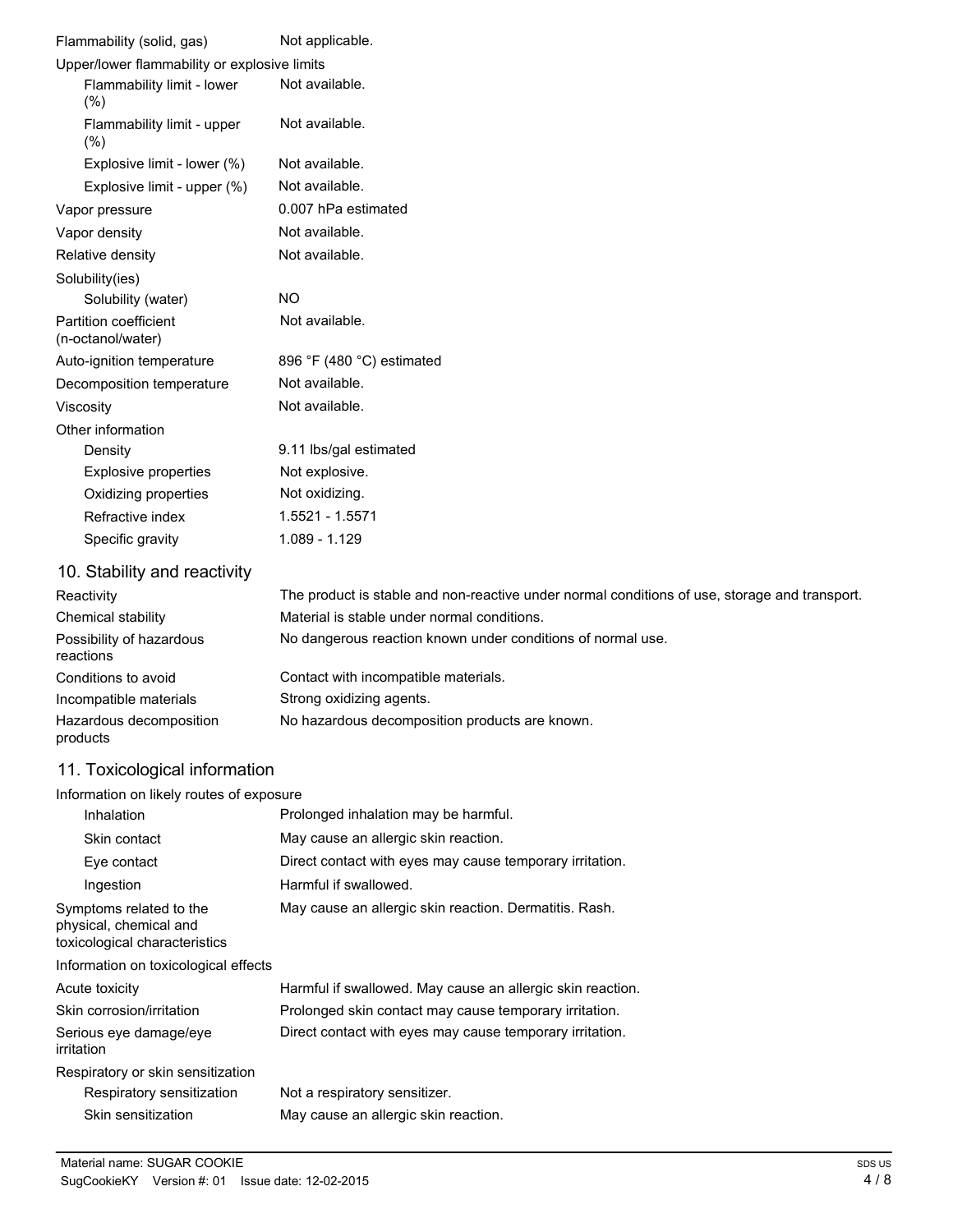| Germ cell mutagenicity                                                                     | No data available to indicate product or any components present at greater than 0.1% are<br>mutagenic or genotoxic.                                                                        |                                                                                                                                                                                                                        |                                                                                                                                                                                                                                                                                             |  |
|--------------------------------------------------------------------------------------------|--------------------------------------------------------------------------------------------------------------------------------------------------------------------------------------------|------------------------------------------------------------------------------------------------------------------------------------------------------------------------------------------------------------------------|---------------------------------------------------------------------------------------------------------------------------------------------------------------------------------------------------------------------------------------------------------------------------------------------|--|
| Carcinogenicity                                                                            | This product is not considered to be a carcinogen by IARC, ACGIH, NTP, or OSHA.                                                                                                            |                                                                                                                                                                                                                        |                                                                                                                                                                                                                                                                                             |  |
| IARC Monographs. Overall Evaluation of Carcinogenicity                                     |                                                                                                                                                                                            |                                                                                                                                                                                                                        |                                                                                                                                                                                                                                                                                             |  |
| Coumarin . (CAS 91-64-5)<br>OSHA Specifically Regulated Substances (29 CFR 1910.1001-1050) |                                                                                                                                                                                            |                                                                                                                                                                                                                        | 3 Not classifiable as to carcinogenicity to humans.                                                                                                                                                                                                                                         |  |
| Not listed.                                                                                |                                                                                                                                                                                            |                                                                                                                                                                                                                        |                                                                                                                                                                                                                                                                                             |  |
| Reproductive toxicity                                                                      |                                                                                                                                                                                            | This product is not expected to cause reproductive or developmental effects.                                                                                                                                           |                                                                                                                                                                                                                                                                                             |  |
| Specific target organ toxicity -<br>single exposure                                        |                                                                                                                                                                                            | Not classified.                                                                                                                                                                                                        |                                                                                                                                                                                                                                                                                             |  |
| Specific target organ toxicity -<br>repeated exposure                                      | Not classified.                                                                                                                                                                            |                                                                                                                                                                                                                        |                                                                                                                                                                                                                                                                                             |  |
| Aspiration hazard                                                                          | Not an aspiration hazard.                                                                                                                                                                  |                                                                                                                                                                                                                        |                                                                                                                                                                                                                                                                                             |  |
| Chronic effects                                                                            |                                                                                                                                                                                            | Prolonged inhalation may be harmful.                                                                                                                                                                                   |                                                                                                                                                                                                                                                                                             |  |
| 12. Ecological information                                                                 |                                                                                                                                                                                            |                                                                                                                                                                                                                        |                                                                                                                                                                                                                                                                                             |  |
| Ecotoxicity                                                                                |                                                                                                                                                                                            | Toxic to aquatic life with long lasting effects.                                                                                                                                                                       |                                                                                                                                                                                                                                                                                             |  |
| Components                                                                                 |                                                                                                                                                                                            | Species                                                                                                                                                                                                                | <b>Test Results</b>                                                                                                                                                                                                                                                                         |  |
| Benzaldehyde (CAS 100-52-7)                                                                |                                                                                                                                                                                            |                                                                                                                                                                                                                        |                                                                                                                                                                                                                                                                                             |  |
| Aquatic                                                                                    |                                                                                                                                                                                            |                                                                                                                                                                                                                        |                                                                                                                                                                                                                                                                                             |  |
| Fish                                                                                       | <b>LC50</b>                                                                                                                                                                                | Bluegill (Lepomis macrochirus)                                                                                                                                                                                         | 0.8 - 1.44 mg/l, 96 hours                                                                                                                                                                                                                                                                   |  |
| Coumarin . (CAS 91-64-5)                                                                   |                                                                                                                                                                                            |                                                                                                                                                                                                                        |                                                                                                                                                                                                                                                                                             |  |
| Aquatic                                                                                    |                                                                                                                                                                                            |                                                                                                                                                                                                                        |                                                                                                                                                                                                                                                                                             |  |
| Fish                                                                                       | <b>LC50</b>                                                                                                                                                                                | Guppy (Poecilia reticulata)                                                                                                                                                                                            | 32 - 100 mg/l, 96 hours                                                                                                                                                                                                                                                                     |  |
| Ethyl vanillin (CAS 121-32-4)<br>Aquatic                                                   |                                                                                                                                                                                            |                                                                                                                                                                                                                        |                                                                                                                                                                                                                                                                                             |  |
| Fish                                                                                       | <b>LC50</b>                                                                                                                                                                                |                                                                                                                                                                                                                        | Fathead minnow (Pimephales promelas) 81.4 - 94.3 mg/l, 96 hours                                                                                                                                                                                                                             |  |
| Methyl hydrogenated rosinate (CAS 8050-15-5)                                               |                                                                                                                                                                                            |                                                                                                                                                                                                                        |                                                                                                                                                                                                                                                                                             |  |
|                                                                                            |                                                                                                                                                                                            | * Estimates for product may be based on additional component data not shown.                                                                                                                                           |                                                                                                                                                                                                                                                                                             |  |
| Persistence and degradability                                                              |                                                                                                                                                                                            | No data is available on the degradability of this product.                                                                                                                                                             |                                                                                                                                                                                                                                                                                             |  |
| Bioaccumulative potential                                                                  |                                                                                                                                                                                            |                                                                                                                                                                                                                        |                                                                                                                                                                                                                                                                                             |  |
| Partition coefficient n-octanol / water (log Kow)                                          |                                                                                                                                                                                            |                                                                                                                                                                                                                        |                                                                                                                                                                                                                                                                                             |  |
| Benzaldehyde                                                                               |                                                                                                                                                                                            | 1.48                                                                                                                                                                                                                   |                                                                                                                                                                                                                                                                                             |  |
| Benzyl benzoate.<br>Coumarin.                                                              |                                                                                                                                                                                            | 3.97<br>1.39                                                                                                                                                                                                           |                                                                                                                                                                                                                                                                                             |  |
| Ethyl vanillin                                                                             |                                                                                                                                                                                            | 1.61                                                                                                                                                                                                                   |                                                                                                                                                                                                                                                                                             |  |
| Mobility in soil                                                                           | No data available.                                                                                                                                                                         |                                                                                                                                                                                                                        |                                                                                                                                                                                                                                                                                             |  |
| Other adverse effects                                                                      | No other adverse environmental effects (e.g. ozone depletion, photochemical ozone creation<br>potential, endocrine disruption, global warming potential) are expected from this component. |                                                                                                                                                                                                                        |                                                                                                                                                                                                                                                                                             |  |
| 13. Disposal considerations                                                                |                                                                                                                                                                                            |                                                                                                                                                                                                                        |                                                                                                                                                                                                                                                                                             |  |
| Disposal instructions                                                                      |                                                                                                                                                                                            | local/regional/national/international regulations.                                                                                                                                                                     | Collect and reclaim or dispose in sealed containers at licensed waste disposal site. Do not allow<br>this material to drain into sewers/water supplies. Do not contaminate ponds, waterways or ditches<br>with chemical or used container. Dispose of contents/container in accordance with |  |
| Local disposal regulations                                                                 | Dispose in accordance with all applicable regulations.                                                                                                                                     |                                                                                                                                                                                                                        |                                                                                                                                                                                                                                                                                             |  |
| Hazardous waste code                                                                       |                                                                                                                                                                                            | The waste code should be assigned in discussion between the user, the producer and the waste<br>disposal company.                                                                                                      |                                                                                                                                                                                                                                                                                             |  |
| Waste from residues / unused<br>products                                                   |                                                                                                                                                                                            | Dispose of in accordance with local regulations. Empty containers or liners may retain some<br>product residues. This material and its container must be disposed of in a safe manner (see:<br>Disposal instructions). |                                                                                                                                                                                                                                                                                             |  |
| Contaminated packaging                                                                     | disposal.                                                                                                                                                                                  |                                                                                                                                                                                                                        | Since emptied containers may retain product residue, follow label warnings even after container is<br>emptied. Empty containers should be taken to an approved waste handling site for recycling or                                                                                         |  |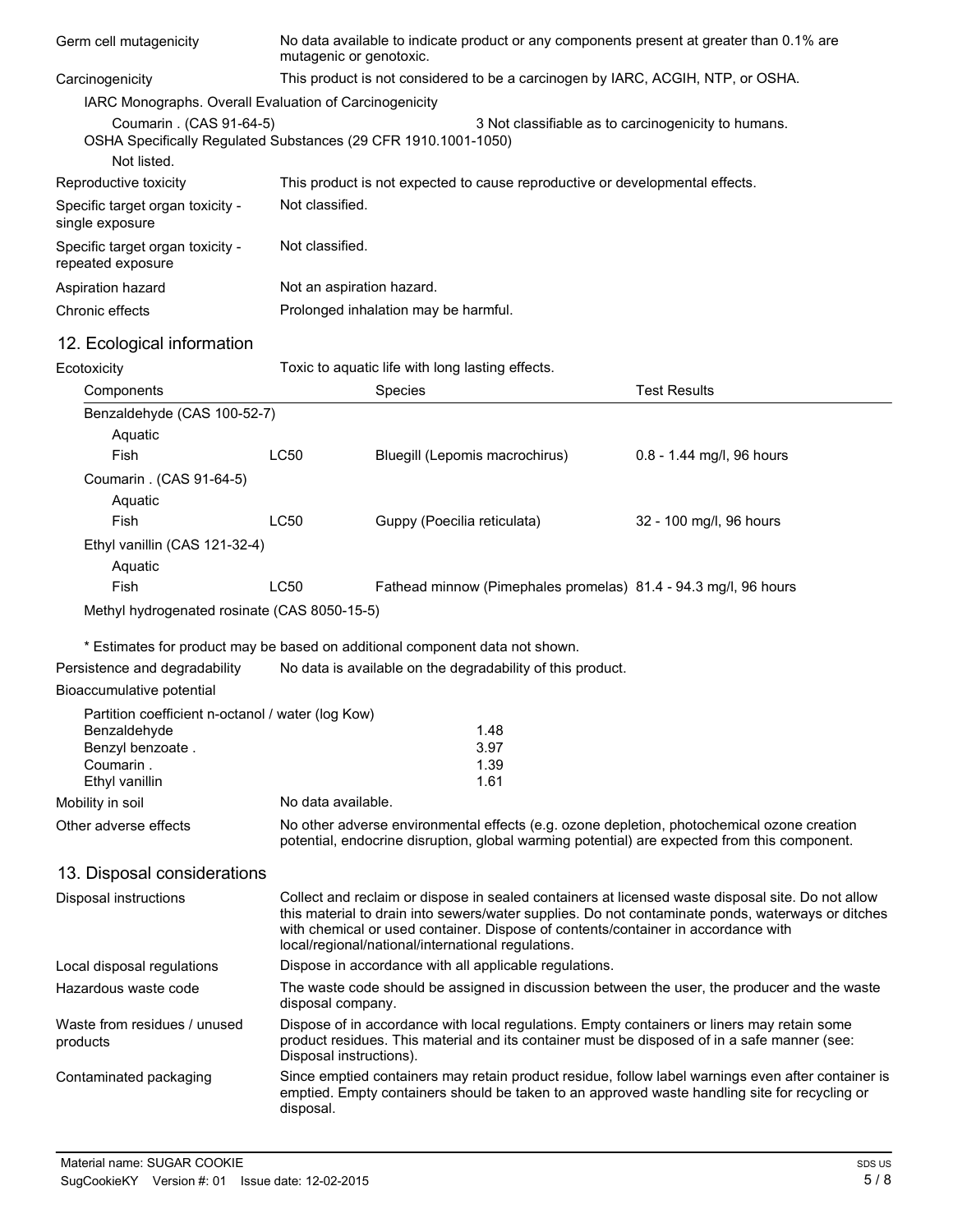# 14. Transport information

### DOT

Not regulated as dangerous goods.

### IATA

| ה ו הו                                                |                                                                         |
|-------------------------------------------------------|-------------------------------------------------------------------------|
| UN number                                             | <b>UN3082</b>                                                           |
| UN proper shipping name                               | Environmentally hazardous substance, liquid, n.o.s. (Benzyl benzoate.)  |
| Transport hazard class(es)                            |                                                                         |
| Class                                                 | 9                                                                       |
| Subsidiary risk                                       |                                                                         |
| Packing group                                         | Ш                                                                       |
| Environmental hazards                                 | Yes                                                                     |
| <b>ERG Code</b>                                       | 9L                                                                      |
| Special precautions for user<br>Other information     | Read safety instructions, SDS and emergency procedures before handling. |
| Passenger and cargo<br>aircraft                       | Allowed.                                                                |
| Cargo aircraft only                                   | Allowed.                                                                |
| <b>IMDG</b>                                           |                                                                         |
| UN number                                             | <b>UN3082</b>                                                           |
| UN proper shipping name<br>Transport hazard class(es) | ENVIRONMENTALLY HAZARDOUS SUBSTANCE, LIQUID, N.O.S. (Benzyl benzoate.)  |
| <b>Class</b>                                          | 9                                                                       |
| Subsidiary risk                                       |                                                                         |
| Packing group                                         | Ш                                                                       |
| Environmental hazards                                 |                                                                         |
| Marine pollutant                                      | Yes                                                                     |
| EmS                                                   | $F-A, S-F$                                                              |
| Special precautions for user                          | Read safety instructions, SDS and emergency procedures before handling. |
| Transport in bulk according to                        | Not established.                                                        |
| Annex II of MARPOL 73/78 and                          |                                                                         |
| the IBC Code                                          |                                                                         |

### IATA; IMDG



Marine pollutant



General information IMDG Regulated Marine Pollutant.

# 15. Regulatory information

US federal regulations

This product is a "Hazardous Chemical" as defined by the OSHA Hazard Communication Standard, 29 CFR 1910.1200.

TSCA Section 12(b) Export Notification (40 CFR 707, Subpt. D)

### Not regulated.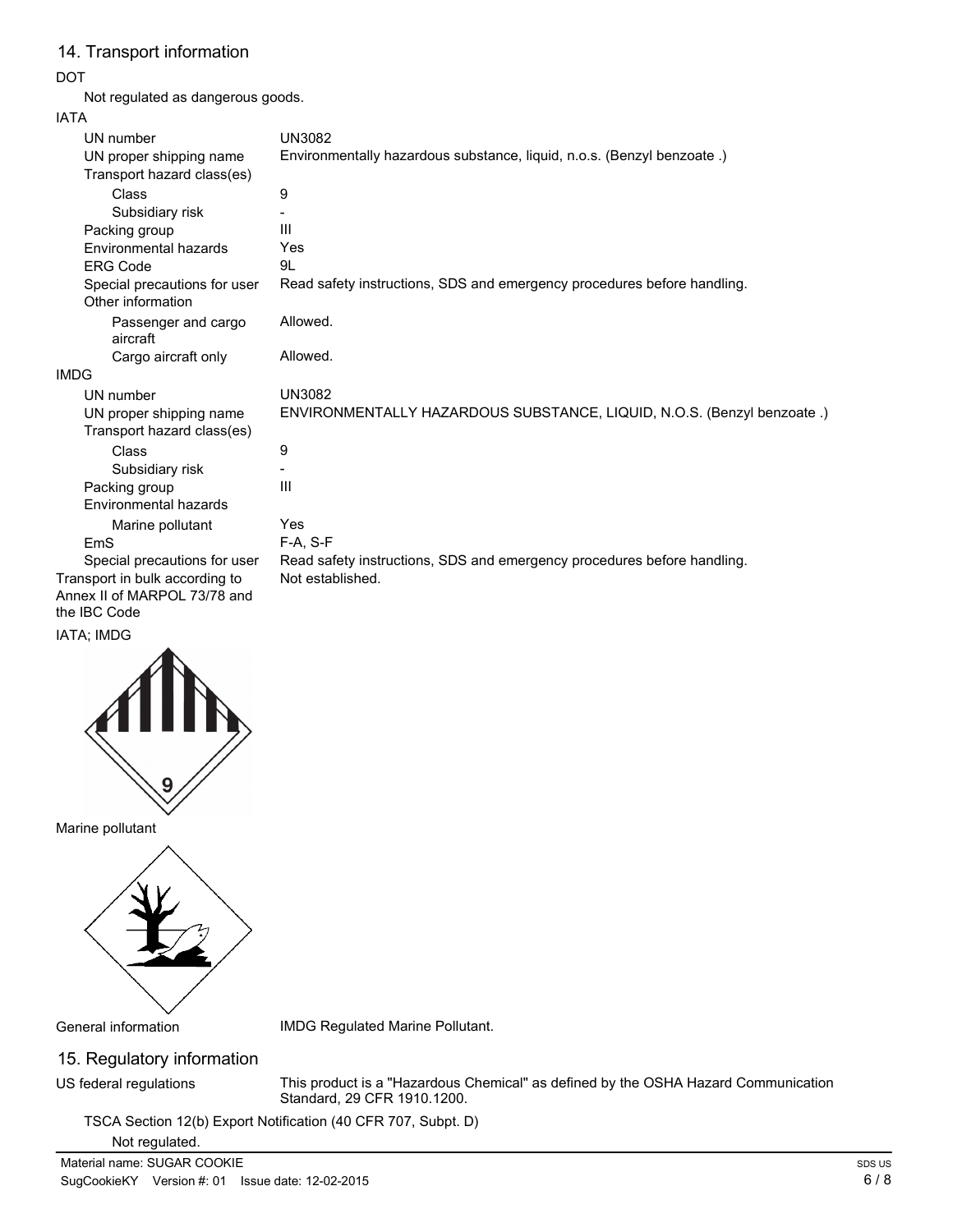|       | CERCLA Hazardous Substance List (40 CFR 302.4)                                 |                                                                                                                                                                                    |                                                                                                                          |                                  |
|-------|--------------------------------------------------------------------------------|------------------------------------------------------------------------------------------------------------------------------------------------------------------------------------|--------------------------------------------------------------------------------------------------------------------------|----------------------------------|
|       | Not listed.<br>SARA 304 Emergency release notification                         |                                                                                                                                                                                    |                                                                                                                          |                                  |
|       | Not regulated.                                                                 | OSHA Specifically Regulated Substances (29 CFR 1910.1001-1050)                                                                                                                     |                                                                                                                          |                                  |
|       | Not listed.                                                                    |                                                                                                                                                                                    |                                                                                                                          |                                  |
|       | Hazard categories                                                              | Superfund Amendments and Reauthorization Act of 1986 (SARA)<br>Immediate Hazard - Yes<br>Delayed Hazard - No<br>Fire Hazard - No<br>Pressure Hazard - No<br>Reactivity Hazard - No |                                                                                                                          |                                  |
|       | SARA 302 Extremely hazardous substance<br>Not listed.                          |                                                                                                                                                                                    |                                                                                                                          |                                  |
|       | SARA 311/312 Hazardous<br>chemical                                             | No.                                                                                                                                                                                |                                                                                                                          |                                  |
|       | SARA 313 (TRI reporting)<br>Not regulated.                                     |                                                                                                                                                                                    |                                                                                                                          |                                  |
|       | Other federal regulations                                                      |                                                                                                                                                                                    |                                                                                                                          |                                  |
|       |                                                                                | Clean Air Act (CAA) Section 112 Hazardous Air Pollutants (HAPs) List                                                                                                               |                                                                                                                          |                                  |
|       | Not regulated.                                                                 | Clean Air Act (CAA) Section 112(r) Accidental Release Prevention (40 CFR 68.130)                                                                                                   |                                                                                                                          |                                  |
|       | Not regulated.                                                                 |                                                                                                                                                                                    |                                                                                                                          |                                  |
|       | Safe Drinking Water Act<br>(SDWA)                                              | Not regulated.                                                                                                                                                                     |                                                                                                                          |                                  |
|       |                                                                                |                                                                                                                                                                                    | Drug Enforcement Administration (DEA). List 1 & 2 Exempt Chemical Mixtures (21 CFR 1310.12(c))                           |                                  |
|       | Benzaldehyde (CAS 100-52-7)<br>DEA Exempt Chemical Mixtures Code Number        |                                                                                                                                                                                    | 50 %WV                                                                                                                   |                                  |
|       | Benzaldehyde (CAS 100-52-7)                                                    |                                                                                                                                                                                    | 8256                                                                                                                     |                                  |
|       | US state regulations                                                           |                                                                                                                                                                                    |                                                                                                                          |                                  |
|       |                                                                                |                                                                                                                                                                                    | US. California Controlled Substances. CA Department of Justice (California Health and Safety Code Section 11100)         |                                  |
|       | Not listed.                                                                    |                                                                                                                                                                                    |                                                                                                                          |                                  |
|       | US. Massachusetts RTK - Substance List                                         |                                                                                                                                                                                    |                                                                                                                          |                                  |
|       | Benzaldehyde (CAS 100-52-7)<br>Diacetyl (CAS 431-03-8)                         |                                                                                                                                                                                    |                                                                                                                          |                                  |
|       | Benzaldehyde (CAS 100-52-7)                                                    | US. New Jersey Worker and Community Right-to-Know Act                                                                                                                              |                                                                                                                          |                                  |
|       | Diacetyl (CAS 431-03-8)                                                        | US. Pennsylvania Worker and Community Right-to-Know Law                                                                                                                            |                                                                                                                          |                                  |
|       | Benzaldehyde (CAS 100-52-7)<br>Diacetyl (CAS 431-03-8)<br>US. Rhode Island RTK |                                                                                                                                                                                    |                                                                                                                          |                                  |
|       | Not regulated.                                                                 |                                                                                                                                                                                    |                                                                                                                          |                                  |
|       | US. California Proposition 65                                                  | any chemicals currently listed as carcinogens or reproductive toxins.                                                                                                              | California Safe Drinking Water and Toxic Enforcement Act of 1986 (Proposition 65): This material is not known to contain |                                  |
|       | International Inventories                                                      |                                                                                                                                                                                    |                                                                                                                          |                                  |
|       | Country(s) or region                                                           | Inventory name                                                                                                                                                                     |                                                                                                                          | On inventory or exempt (yes/no)* |
|       | Australia                                                                      | Australian Inventory of Chemical Substances (AICS)                                                                                                                                 |                                                                                                                          | Yes                              |
|       | Canada                                                                         | Domestic Substances List (DSL)                                                                                                                                                     |                                                                                                                          | Yes                              |
|       | Canada                                                                         | Non-Domestic Substances List (NDSL)                                                                                                                                                |                                                                                                                          | No                               |
| China |                                                                                |                                                                                                                                                                                    | Inventory of Existing Chemical Substances in China (IECSC)                                                               | Yes                              |
|       | Europe                                                                         | European Inventory of Existing Commercial Chemical<br>Substances (EINECS)                                                                                                          |                                                                                                                          | Yes                              |
| Japan |                                                                                |                                                                                                                                                                                    | Inventory of Existing and New Chemical Substances (ENCS)                                                                 | Yes                              |